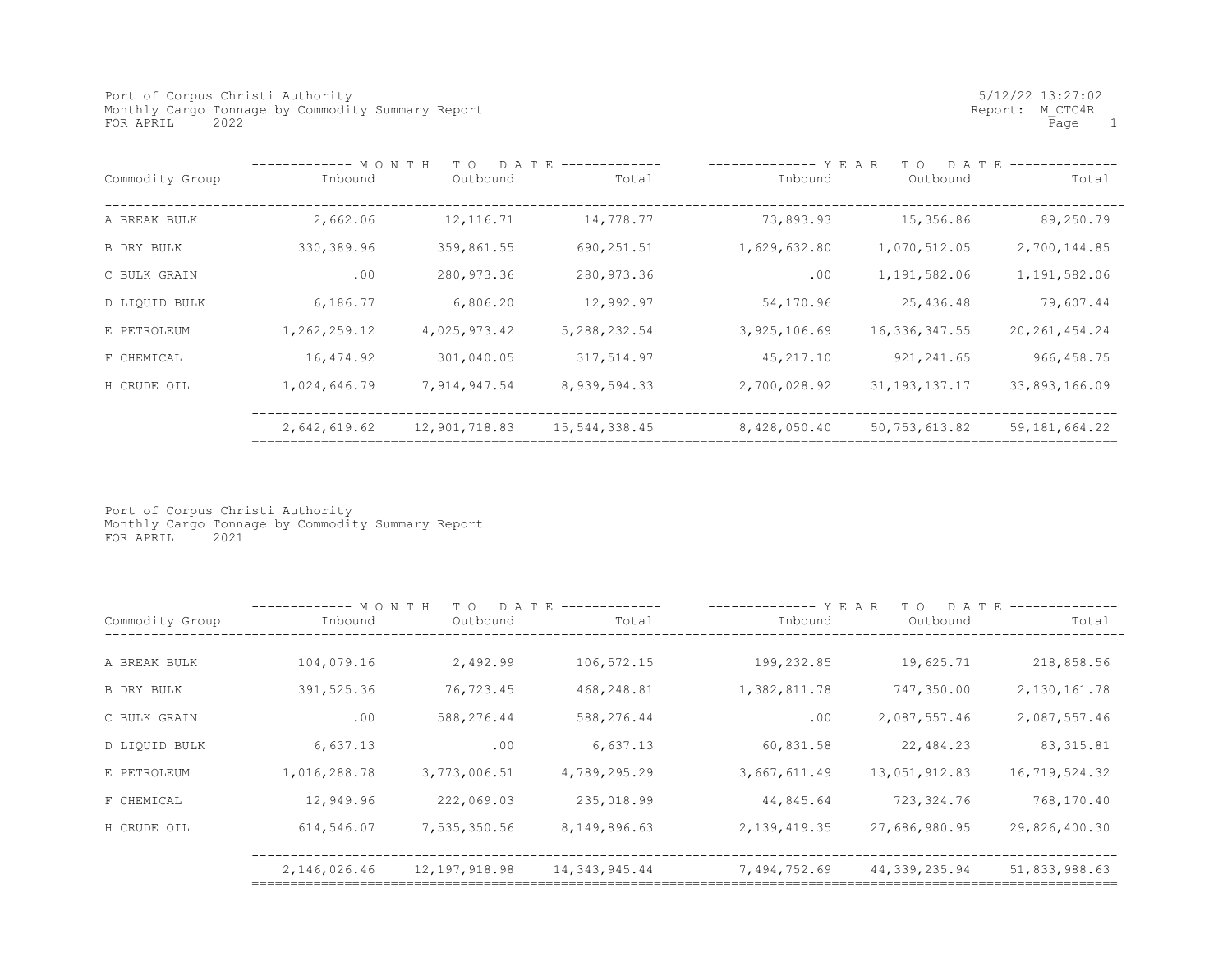|                 | ----- МОЛТН | T O<br>D A T E |             | - Y E A R    | T O<br>D A T     |              |
|-----------------|-------------|----------------|-------------|--------------|------------------|--------------|
| Commodity Group | Inbound     | Outbound       | Total       | Inbound      | Outbound         | Total        |
| CERAMIC PROPPAN | .00         | .00            | .00         | .00          | 1,114.44         | 1, 114.44    |
| DRILLING RIGS & | .00         | .00            | .00         | 144.62       | .00              | 144.62       |
| MACHINERY/MECH  | .00         | .00            | .00         | 76.27        | .00              | 76.27        |
| MILITARY IMPEDI | .00         | .00            | .00         | 25,986.33    | .00              | 25,986.33    |
| OFFSHORE DRILLI | .00         | 2,805.00       | 2,805.00    | 27,150.00    | 2,805.00         | 29,955.00    |
| PROJECT CARGO N | .00         | 34.61          | 34.61       | .00          | 1,152.41         | 1,152.41     |
|                 | .00         | .00            | .00         |              |                  | 8,925.22     |
| STEEL COILS     | .00         | 9,229.07       | 9,229.07    | 8,925.22     | .00<br>10,236.98 |              |
| STEEL PIPE      |             |                |             | $.00 \,$     |                  | 10,236.98    |
| STRUCTURAL STEE | .00         | 48.03          | 48.03       | .00          | 48.03            | 48.03        |
| WIND TURBINES & | 2,662.06    | .00            | 2,662.06    | 11,611.49    | .00              | 11,611.49    |
| A BREAK BULK    | 2,662.06    | 12, 116.71     | 14,778.77   | 73,893.93    | 15,356.86        | 89,250.79    |
| AGGREGATE       | 63,416.00   | 2,582.14       | 65,998.14   | 129,003.00   | 3,824.54         | 132,827.54   |
| ALUMINA         | .00         | .00            | .00         | 1,678.92     | .00              | 1,678.92     |
| BARITE ORE-BMD  | 96,095.42   | .00            | 96,095.42   | 267, 273.75  | .00              | 267, 273.75  |
| CEMENT          | 54,602.37   | .00            | 54,602.37   | 292,338.69   | .00              | 292,338.69   |
| COKE, PET BMD   | .00         | 129,921.07     | 129,921.07  | .00          | 260, 284.72      | 260, 284.72  |
| DIRECT REDUCED  | .00         | .00            | .00         | .00          | 39,153.39        | 39,153.39    |
| HOT BRIOUETTED  | .00         | 227,358.34     | 227, 358.34 | .00          | 767,249.40       | 767,249.40   |
| IRON ORE PELLET | 116,276.17  | .00            | 116,276.17  | 884, 571.51  | .00              | 884, 571.51  |
| PIG IRON BMD    | .00         | .00            | .00         | 54,766.93    | .00              | 54,766.93    |
| B DRY BULK      | 330,389.96  | 359,861.55     | 690,251.51  | 1,629,632.80 | 1,070,512.05     | 2,700,144.85 |
| SORGHUM         | .00         | 263, 251.66    | 263, 251.66 | .00          | 1,173,860.36     | 1,173,860.36 |
| WHEAT           | .00         | 17,721.70      | 17,721.70   | .00          | 17,721.70        | 17,721.70    |
|                 |             |                |             |              |                  |              |
| C BULK GRAIN    | .00         | 280,973.36     | 280, 973.36 | .00          | 1,191,582.06     | 1,191,582.06 |
| LIQUID FERTILIZ | 6,186.77    | 6,806.20       | 12,992.97   | 54,170.96    | 25,436.48        | 79,607.44    |
| D LIQUID BULK   | 6,186.77    | 6,806.20       | 12,992.97   | 54,170.96    | 25,436.48        | 79,607.44    |
| ALKYLATE        | 13,725.38   | 13,538.10      | 27,263.48   | 86,015.08    | 20,116.94        | 106, 132.02  |
| AROMATICS       | 37,440.24   | 3,898.97       | 41,339.21   | 166,042.08   | 24,270.02        | 190,312.10   |
| ASPHALT         | .00         | 43,646.09      | 43,646.09   | .00          | 94,793.92        | 94,793.92    |
| <b>BENZENE</b>  | 15,494.38   | .00            | 15,494.38   | 43, 377.44   | 26,111.45        | 69,488.89    |
| BUTADIENE       | .00         | 13,209.42      | 13,209.42   | .00          | 44,840.10        | 44,840.10    |
| <b>BUTANE</b>   | 8,604.08    | 45,849.47      | 54,453.55   | 19,068.01    | 167, 131.01      | 186,199.02   |
| CONDENSATE      | .00         | 20,973.21      | 20,973.21   | .00          | 84,043.17        | 84,043.17    |
| <b>CUMENE</b>   | 7,508.34    | 105,228.96     | 112,737.30  | 8,345.49     | 369, 307.36      | 377,652.85   |
| CYCLOHEXANE     | .00         | 9,418.73       | 9,418.73    | .00          | 40,320.49        | 40,320.49    |
| DIESEL          | 28,435.99   | 446,774.63     | 475,210.62  | 113,387.99   | 1,377,160.80     | 1,490,548.79 |
|                 |             | .00            |             |              |                  |              |
| ETHYLENE        | 3, 164. 35  |                | 3, 164.35   | 23,076.11    | .00              | 23,076.11    |
| FEED STOCK      | 216, 164.35 | 219,774.48     | 435,938.83  | 751,150.66   | 754,603.32       | 1,505,753.98 |
| FUEL OIL        | 562, 113.28 | 299,414.85     | 861, 528.13 | 1,374,907.36 | 1,198,084.00     | 2,572,991.36 |
| GAS OIL         | 125, 113.55 | 221,972.63     | 347,086.18  | 570,993.25   | 1,069,280.20     | 1,640,273.45 |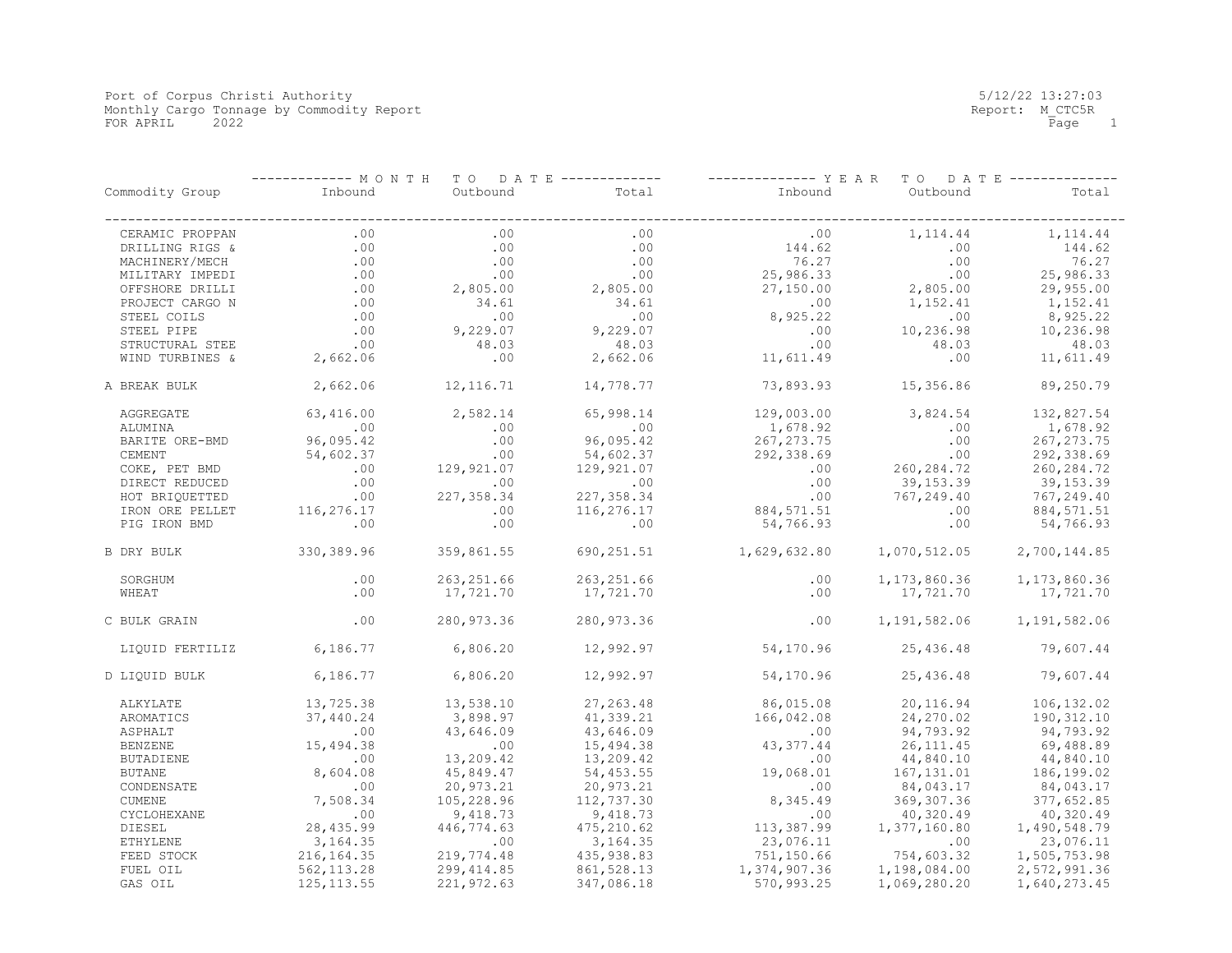Port of Corpus Christi Authority 5/12/22 13:27:03 Monthly Cargo Tonnage by Commodity Report Report: M\_CTC5R FOR APRIL 2022 Page 2

|                 | ----- M O N T H | TO DATE       |               |              | YEAR<br>D A T<br>T O | E.              |
|-----------------|-----------------|---------------|---------------|--------------|----------------------|-----------------|
| Commodity Group | Inbound         | Outbound      | Total         | Inbound      | Outbound             | Total           |
| GASOLINE        | 38,509.30       | 382,936.68    | 421, 445.98   | 88,286.72    | 1,602,289.07         | 1,690,575.79    |
| JET FUEL        | .00             | 199,452.80    | 199,452.80    | .00          | 789,051.13           | 789,051.13      |
| KEROSENE        | .00             | 38,402.14     | 38,402.14     | .00          | 148,714.42           | 148,714.42      |
| LNG (LIOUID NAT | .00             | 1,252,259.81  | 1,252,259.81  | .00          | 5,408,302.35         | 5,408,302.35    |
| METHANOL        | 27,667.42       | .00           | 27,667.42     | 104,266.43   | .00                  | 104,266.43      |
| NAPHTHA         | 95,139.39       | 373, 363.29   | 468,502.68    | 262,632.04   | 2,020,291.61         | 2,282,923.65    |
| NATURAL GASOLIN | .00             | 34,545.02     | 34,545.02     | 2,966.08     | 62,947.99            | 65, 914.07      |
| ORTHOXYLENE     | .00             | 12,071.33     | 12,071.33     | .00          | 31,483.16            | 31,483.16       |
| PARAXYLENE      | .00             | 45,922.07     | 45,922.07     | .00          | 107,596.16           | 107,596.16      |
| PROPANE         | .00             | 59,434.10     | 59,434.10     | .00          | 226,460.28           | 226,460.28      |
| RAFFINATE       | .00             | 49,032.14     | 49,032.14     | 6,440.34     | 239,402.70           | 245,843.04      |
| REFORMATE       | 68,336.63       | .00           | 68,336.63     | 215, 917.27  | 15,631.96            | 231,549.23      |
| SLOP AND SLURRY | .00             | 52,410.52     | 52,410.52     | 10,860.05    | 168, 164.93          | 179,024.98      |
| SOLVENT         | .00             | 2,987.63      | 2,987.63      | 2,416.88     | 4,458.87             | 6,875.75        |
| SULPHUR         | .00             | 34,149.07     | 34,149.07     | .00          | 71,683.74            | 71,683.74       |
| TOLUENE         | 3,160.93        | 23,380.94     | 26,541.87     | 9,068.78     | 54,921.79            | 63,990.57       |
| XYLENE          | 11,681.51       | 21,926.34     | 33,607.85     | 65,888.63    | 114,884.61           | 180,773.24      |
| E PETROLEUM     | 1,262,259.12    | 4,025,973.42  | 5,288,232.54  | 3,925,106.69 | 16,336,347.55        | 20, 261, 454.24 |
| CARBON TETRACHL | 3,067.40        | .00           | 3,067.40      | 7,643.40     | .00                  | 7,643.40        |
| CAUSTIC SODA    | 2,835.30        | 136,402.89    | 139,238.19    | 12,755.40    | 441,439.94           | 454, 195.34     |
| <b>ETHANOL</b>  | 10,572.22       | .00           | 10,572.22     | 24,818.30    | .00                  | 24,818.30       |
| MEG MONOETHYLEN | .00             | 72,372.62     | 72,372.62     | .00          | 136,398.34           | 136,398.34      |
| VINYL CHLORIDE  | .00             | 92,264.54     | 92,264.54     | .00          | 343,403.37           | 343, 403.37     |
| F CHEMICAL      | 16,474.92       | 301,040.05    | 317,514.97    | 45,217.10    | 921, 241.65          | 966, 458.75     |
| CRUDE OIL       | 1,024,646.79    | 7,914,947.54  | 8,939,594.33  | 2,700,028.92 | 31, 193, 137. 17     | 33,893,166.09   |
| H CRUDE OIL     | 1,024,646.79    | 7,914,947.54  | 8,939,594.33  | 2,700,028.92 | 31, 193, 137. 17     | 33,893,166.09   |
|                 | 2,642,619.62    | 12,901,718.83 | 15,544,338.45 | 8,428,050.40 | 50,753,613.82        | 59, 181, 664.22 |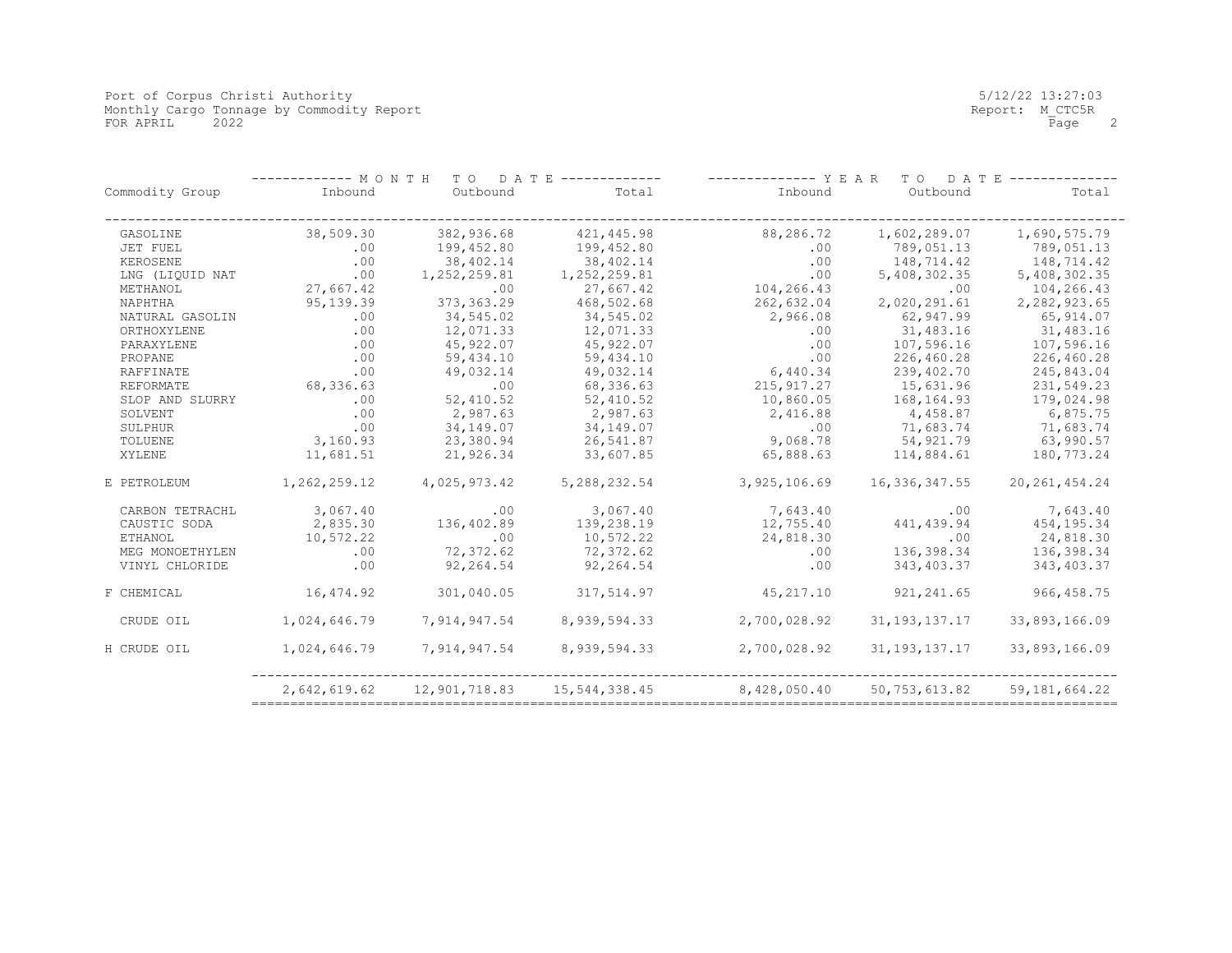Port of Corpus Christi Authority 5/12/22 13:27:03 Monthly Cargo Tonnage by Commodity Report Report: M\_CTC5R FOR APRIL 2021 Page 3

|                 | ----------- MONTH<br>TO DATE ------------- |                         |             | -------------- Y E A R<br>T O<br>D A T E ---------- |              |                |
|-----------------|--------------------------------------------|-------------------------|-------------|-----------------------------------------------------|--------------|----------------|
| Commodity Group | Inbound                                    | Outbound                | Total       | Inbound                                             | Outbound     | Total          |
| MACHINERY/MECH  | .00                                        | .00                     | .00         | .00                                                 | 390.00       | 390.00         |
| MILITARY IMPEDI | .00                                        | .00                     | .00         | 9,559.22                                            | 6,674.00     | 16, 233.22     |
| OFFSHORE DRILLI | 74,814.30                                  | $\boldsymbol{\cdot}$ 00 | 74,814.30   | 74,814.30                                           | 1,175.70     | 75,990.00      |
| PROJECT CARGO N | 17,122.37                                  | .00                     | 17, 122.37  | 81,712.97                                           | 4,178.64     | 85,891.61      |
| STEEL PIPE      | 7,225.65                                   | 231.49                  | 7,457.14    | 17,622.56                                           | 2,682.07     | 20,304.63      |
| STRUCTURAL STEE | .00                                        | 2,261.50                | 2,261.50    | .00                                                 | 4,525.30     | 4,525.30       |
| WIND TURBINES & | 4,916.84                                   | .00                     | 4,916.84    | 15,523.80                                           | .00          | 15,523.80      |
| A BREAK BULK    | 104,079.16                                 | 2,492.99                | 106,572.15  | 199,232.85                                          | 19,625.71    | 218,858.56     |
| AGGREGATE       | 62,450.00                                  | .00                     | 62,450.00   | 380,718.00                                          | .00          | 380,718.00     |
| ALL COMMODITIES | .00                                        | .00                     | .00         | .00                                                 | .08          | .08            |
| BARITE ORE-BMD  | 49,956.32                                  | .00                     | 49,956.32   | 49,956.32                                           | .00          | 49,956.32      |
| CEMENT          | 56,035.55                                  | .00                     | 56,035.55   | 169, 155. 18                                        | .00          | 169, 155. 18   |
| COAL BMD        | .00                                        | .00                     | .00         | 26,787.43                                           | .00          | 26,787.43      |
| COKE, PET BMD   | .00                                        | 32,879.34               | 32,879.34   | .00                                                 | 188,445.87   | 188,445.87     |
| HOT BRIQUETTED  | .00                                        | 43,844.11               | 43,844.11   | .00                                                 | 441,771.32   | 441,771.32     |
| IRON ORE FINES  | .00                                        | .00                     | .00         | .00                                                 | 117, 132.73  | 117, 132.73    |
| IRON ORE PELLET | 223,083.49                                 | .00                     | 223,083.49  | 752,656.85                                          | .00          | 752,656.85     |
| SAND            | .00                                        | .00                     | .00         | 3,538.00                                            | .00          | 3,538.00       |
| B DRY BULK      | 391,525.36                                 | 76,723.45               | 468,248.81  | 1,382,811.78                                        | 747,350.00   | 2, 130, 161.78 |
| SORGHUM         | .00                                        | 588,276.44              | 588,276.44  | .00                                                 | 2,087,557.46 | 2,087,557.46   |
| C BULK GRAIN    | .00                                        | 588,276.44              | 588,276.44  | .00                                                 | 2,087,557.46 | 2,087,557.46   |
| LIQUID FERTILIZ | 6,637.13                                   | .00                     | 6,637.13    | 60,831.58                                           | 22,484.23    | 83, 315.81     |
| D LIQUID BULK   | 6,637.13                                   | .00                     | 6,637.13    | 60,831.58                                           | 22,484.23    | 83, 315.81     |
| ALKYLATE        | 38,285.82                                  | 10,451.10               | 48,736.92   | 166, 442.37                                         | 24,186.31    | 190,628.68     |
| AROMATICS       | 21,270.36                                  | .00                     | 21,270.36   | 135,007.26                                          | 15,673.06    | 150,680.32     |
| ASPHALT         | .00                                        | 51,775.76               | 51,775.76   | .00                                                 | 111,042.61   | 111,042.61     |
| <b>BENZENE</b>  | 21,440.41                                  | 12,160.00               | 33,600.41   | 55,334.90                                           | 44,085.44    | 99,420.34      |
| BUNKER C        | .00                                        | .00                     | .00         | 1,439.98                                            | 1,161.32     | 2,601.30       |
| BUTADIENE       | .00                                        | 3,404.14                | 3,404.14    | 1,540.74                                            | 13,556.77    | 15,097.51      |
| <b>BUTANE</b>   | 10,099.93                                  | 25,775.50               | 35,875.43   | 27,827.12                                           | 78,898.55    | 106,725.67     |
| CONDENSATE      | .00                                        | 10,417.79               | 10,417.79   | .00                                                 | 55,937.07    | 55,937.07      |
| CUMENE          | 5,724.12                                   | 119,148.12              | 124,872.24  | 18,987.55                                           | 352,283.70   | 371, 271.25    |
| CYCLOHEXANE     | .00                                        | 13,119.37               | 13,119.37   | .00                                                 | 46,131.43    | 46,131.43      |
| DIESEL          | 40,504.83                                  | 315, 326.12             | 355,830.95  | 205,853.68                                          | 998,594.07   | 1,204,447.75   |
| <b>ETHYLENE</b> | 7,242.00                                   | .00                     | 7,242.00    | 13,581.50                                           | .00          | 13,581.50      |
| FEED STOCK      | 150,023.84                                 | 151, 144.53             | 301,168.37  | 502,892.20                                          | 511,751.56   | 1,014,643.76   |
| FUEL OIL        | 363,220.16                                 | 198,187.66              | 561,407.82  | 1,110,097.80                                        | 863, 192.67  | 1,973,290.47   |
| GAS OIL         | 127,630.61                                 | 196,893.28              | 324,523.89  | 527,232.88                                          | 941, 118.65  | 1,468,351.53   |
| GASOLINE        | 28,836.93                                  | 498, 477.76             | 527, 314.69 | 78,104.37                                           | 1,410,395.80 | 1,488,500.17   |
| JET FUEL        | .00                                        | 159,871.97              | 159,871.97  | 42, 422.10                                          | 471,366.30   | 513,788.40     |